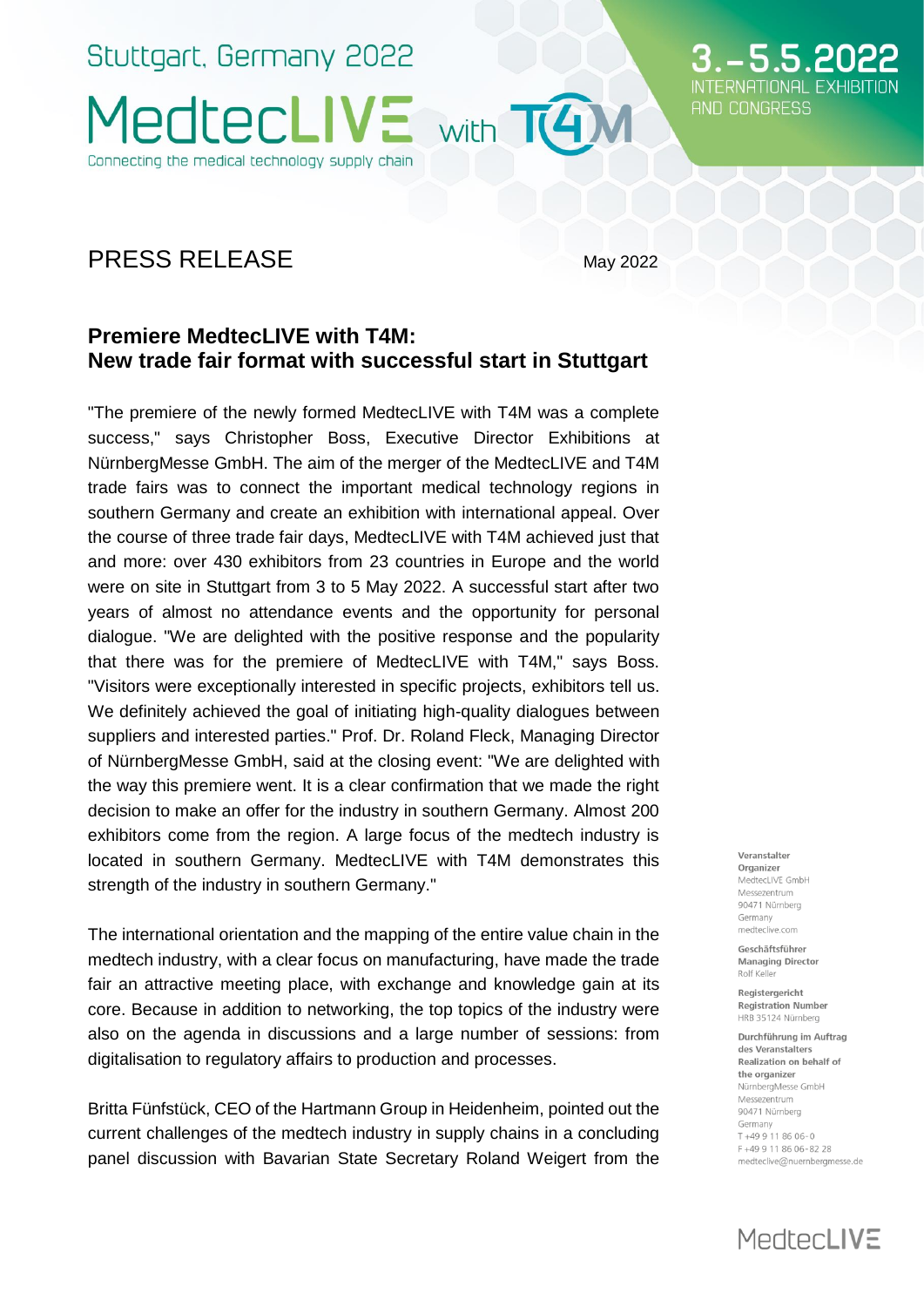## Stuttgart, Germany 2022 MedtecLIVE with TAM Connecting the medical technology supply chain

AND CONGRESS

Ministry of Economic Affairs and Energy and State Secretary Dr. Patrick Rapp from the Baden-Württemberg Ministry of Economic Affairs, Labour and Tourism: "We are heavily regulated and cannot simply switch to another supplier if one fails. That can easily take over a year. The fact is, there are incredibly big risks. We are trying to build up massive inventory. That also applies to the final products for our customers."

The hybrid concept of the event with an extensive online platform was also well received: 84 percent of the online participants were on site on at least one day. The digital offering with all recorded lectures and the large exhibitor database is still available to visitors after the fair.

### **A medical device is produced**

A complete production line proved to be a visitor magnet. In the centre of the hall, the interaction of the individual exhibitors became vivid for the visitors, the entire production process up to sterile packaging could be understood by example, and regulatory requirements, e.g. labelling, could be vividly explained. For this purpose, manufacturing companies from their area of expertise joined forces. This made the complexity of the production process visible. The guided tours every 30 minutes were always well attended.

In the fair forum there were discussions, presentations and award ceremonies for start-ups and talents in the industry on all three days. Veronika Spieker, Sebastian Dörrich and Alexander Schneider were honoured with the MedtecLIVE Talent Award for their final theses and won attractive prizes. The Neurotechprize from EIT Health and Biogen went to two start-ups: Five Lives from France and Neurocast from the Netherlands. The two companies can look forward to prize money of 100,000 and 50,000 euros respectively.

A spirit of optimism prevailed in the Start-up Area: the young spirit of research and positive innovative power have a noticeably great influence on the entire industry. "Many companies did not even know what is already possible today. MedtecLIVE with T4M offers an optimal platform for this exchange," Dr. Julian Lotz, CEO of the bioplastics manufacturer BIOVOX, sums up. His company produces plastics that are low in  $CO<sub>2</sub>$ , naturally renewable, completely degradable and recyclable. Thanks to functionalisations such as metal-free antimicrobial effect, these can also be used in medical technology.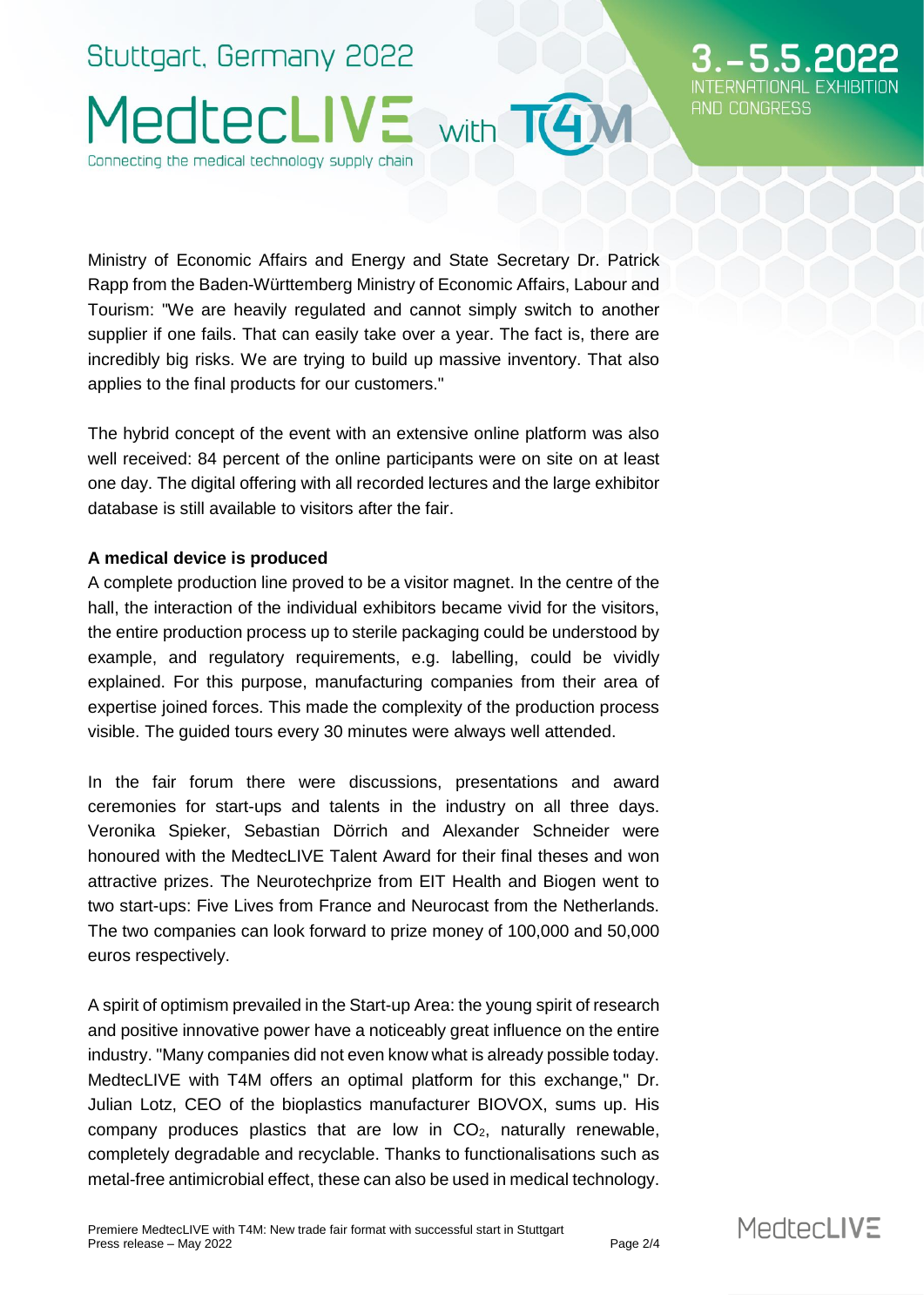# Stuttgart, Germany 2022 MedtecLIVE with T4M Connecting the medical technology supply chain

The numerous large joint stands, including those of the VDMA, VDWF, Swiss Medtech, MedicalMountains, Bayern Innovativ and Brainport Industries, were also well attended. They facilitated an optimal exchange and ensured networking among the participants and within the industry, and offered companies the opportunity to participate in the fair as part of the joint participation. Niklas Kuczaty, Managing Director of the VDMA Medical Technology Working Group, drew a satisfied balance: "We wanted a medtech trade fair in the south, where manufacturing and production technology is in the focus. From the industry's point of view, I can say: we have achieved our goal. We have made the new start. Now we are on a very, very good path."

Very well frequented guided tours offered visitors a compact overview of important key topics such as start-ups, automation of medical device manufacturing or regional clusters.

### **High satisfaction among exhibitors**

After two years without personal exchange, all participants were looking forward to the new joint medical technology format. For Hereaeus Amloy Technologies, the presence at the trade fair was a premiere. The manufacturer of amorphous alloys - new, biocompatible materials - which was only spun off from the Heraeus Group in 2019, looks back on good contacts: "Many people stop by and we have good conversations. For Amloy, it is the first medical technology fair, the first step to present ourselves. And it paid off for us," says Dr Hans Jürgen Wachter, Global Head at Heraeus Amloy Technologies.

Karin Ferenbach, Marketing Manager of the KLINGEL Medical Metal Group, is already looking ahead to next year's participation: "MedtecLIVE with T4M was a good start for us as the Klingel medical Group in terms of a joint trade fair appearance by our five partner companies after a long break from Corona. We were able to score points there both as a group with our comprehensive value chain and with the particular strengths of the individual group members." The Klingel Medical Metal Group sees itself as a fullservice provider for high-quality and complex high-end components, instruments and implants for prevention, diagnosis, surgical interventions, therapy and rehabilitation.

552

AND CONGRESS